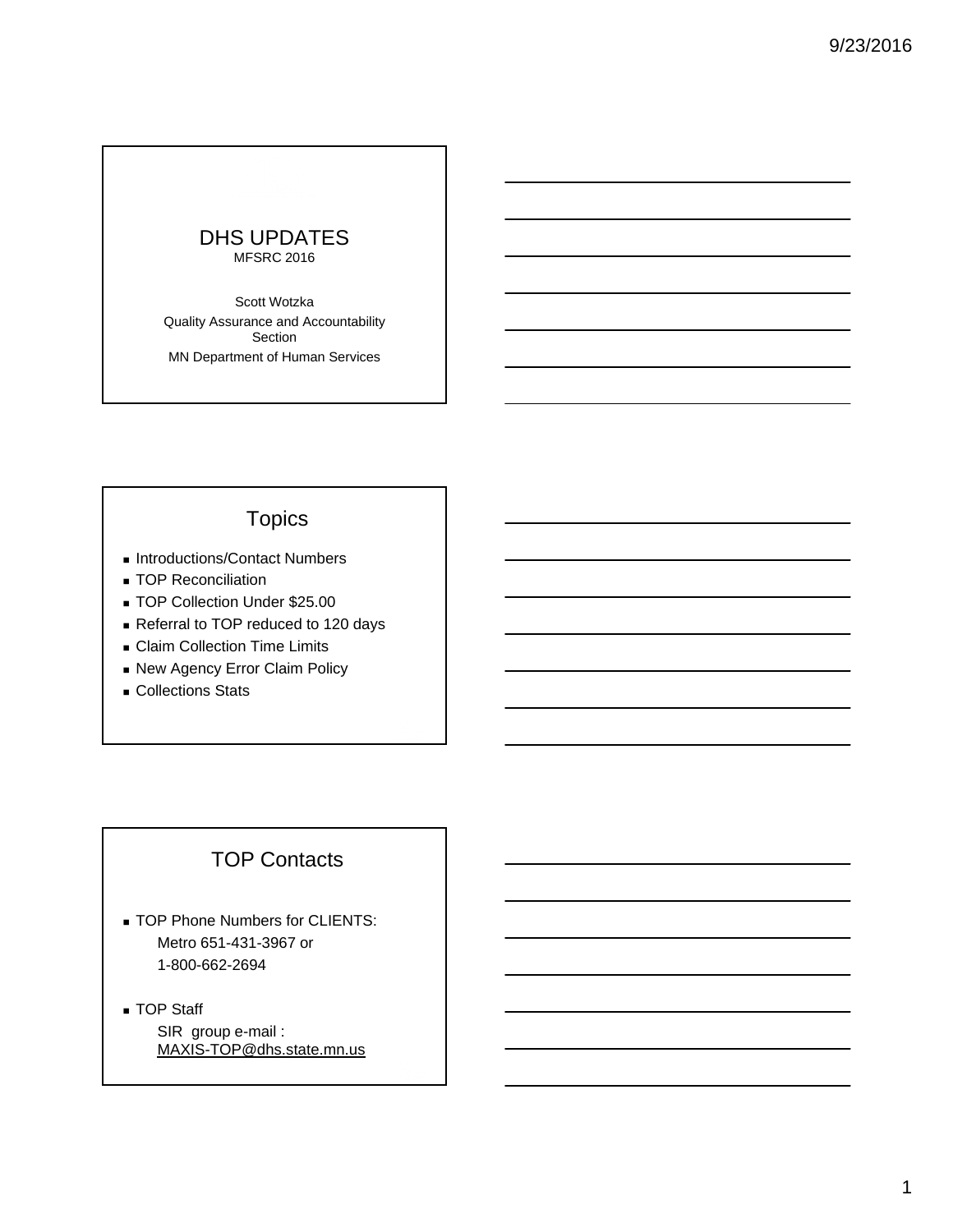# DHS TOP/Claims Staff

- Maria Tracy TOP
- Phone Number: 651-431-3954
- SIR email: Maria.Tracy@state.mn.us
- Scott Wotzka Claims/TOP
- Phone Number: 651-431-3955
- SIR email: Scott. Wotzka@state.mn.us

# TOP Reconciliation

- Reconciled debts/debtors between MAXIS and TOP system
- 15,000 discrepancies, 7000 were manually reconciled

# TOP collections under \$25.00

- TOP will collect debts under \$25.00 if previously referred
- $\blacksquare$  If the amount is less than the offset fee, no fee is charged
- Do not zero out debts certified for TOP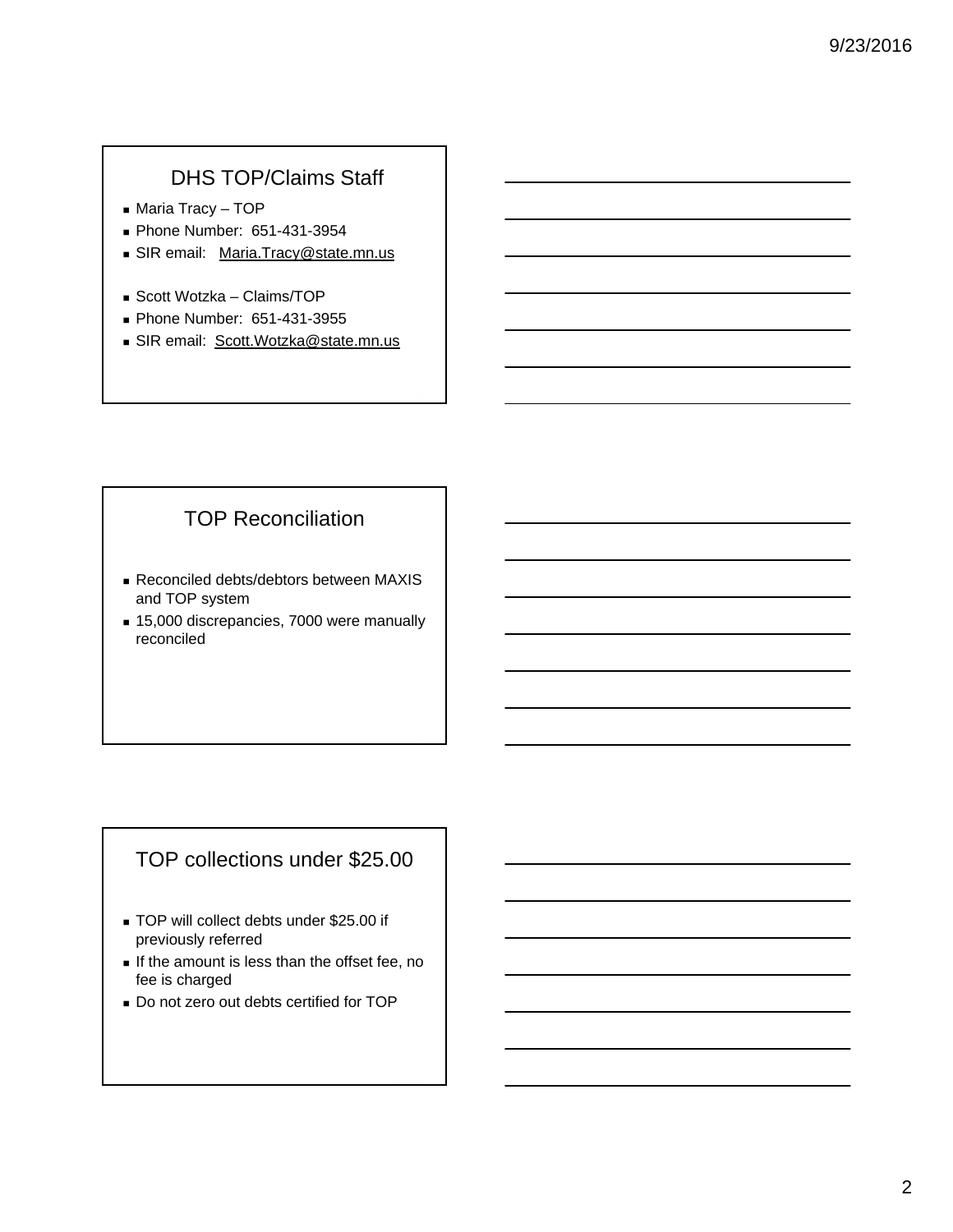# TOP Referral Timeframe

- Currently debts must be referred at 180 days
- **Federal law changed it to 120 days**
- This will be in place by 11/30/16
- **Requirements for a referral to TOP have** not changed

# Collection Time Limits

- No time limit for pursuing administrative recovery of established overpayments
- 6 year limit for initiating civil recovery
- 3 year limit for initiating criminal prosecution
- Revenue Recapture is an administrative recovery action

# New Agency Error Policy

- **Effective with August 2016 overpayments**
- Combined manual updated
- Only affects some agency error to cash claims
- **SNAP and MFIP food portion policy has** not changed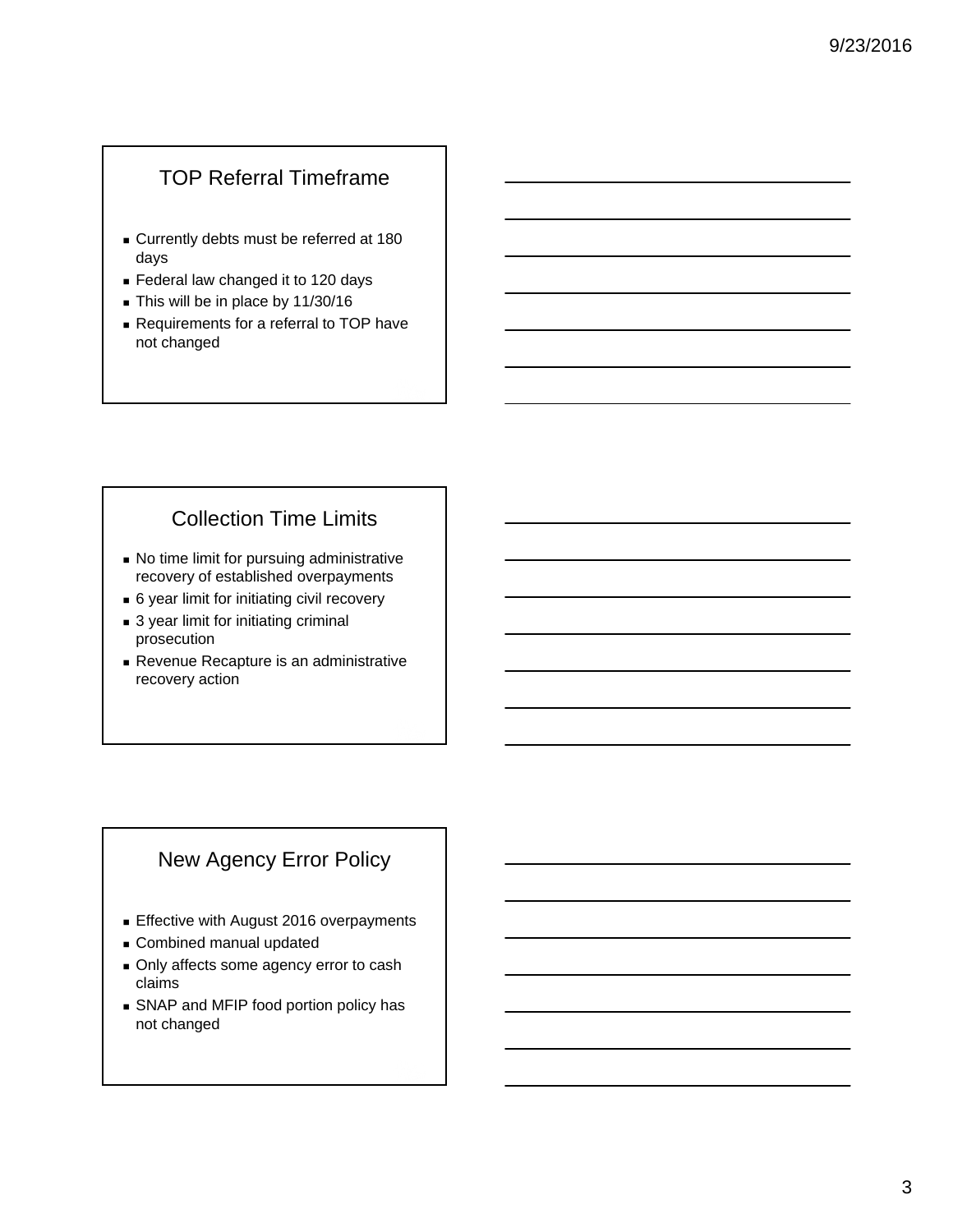# New Agency Error Policy (cont)

- Calculate overpayment the same way
- Use DHS-2776E to determine if overpayment is collectible or not
- All claims get entered into MAXIS
- Use claim type N for non-collectible claims, A for collectible claims

Collection Statistics

■ See handout

Questions?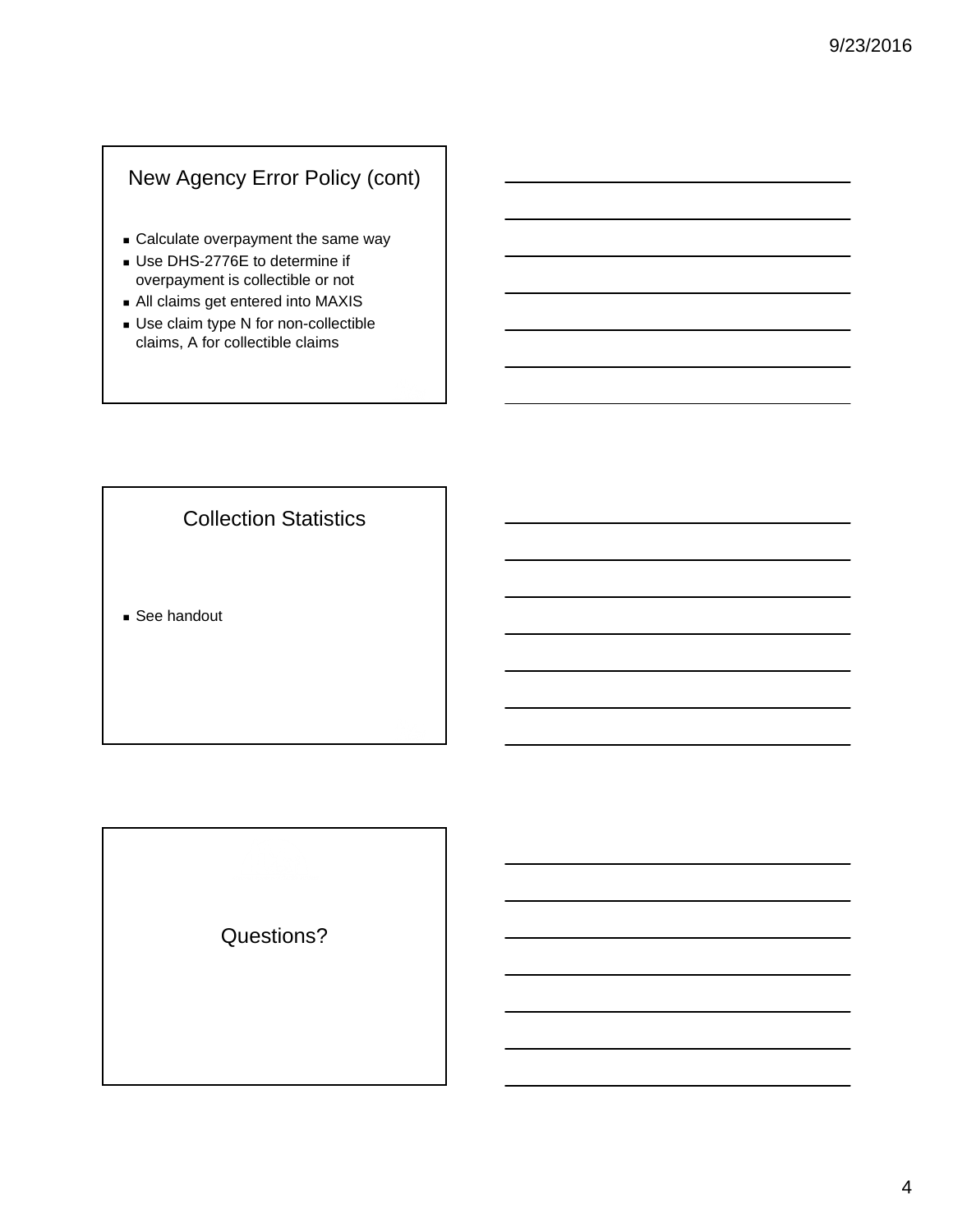# Thank You!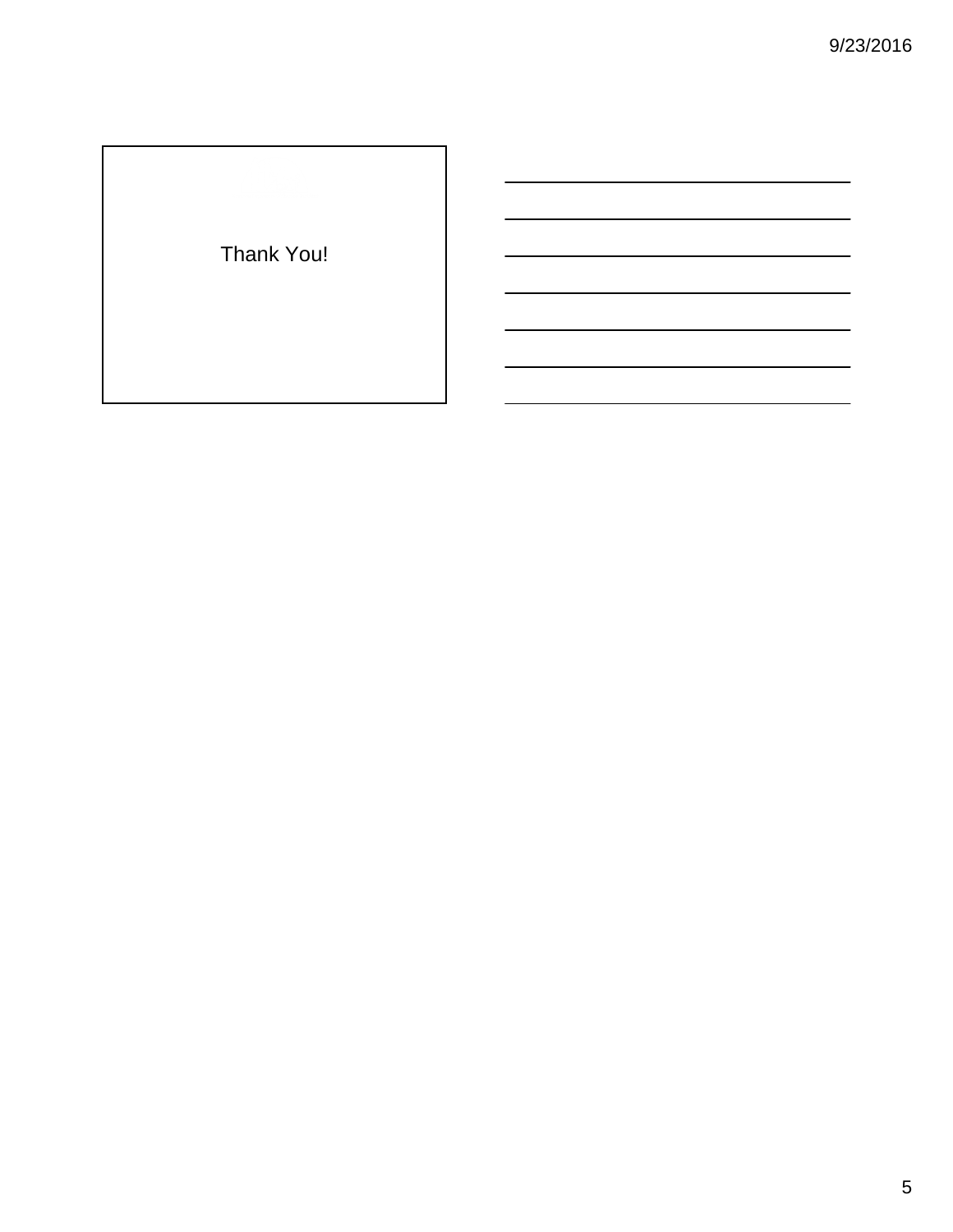| Calendar Years 2012 thru 2016 YTD September 22, 2016             |              |              |              |              |             |
|------------------------------------------------------------------|--------------|--------------|--------------|--------------|-------------|
|                                                                  |              |              |              |              |             |
|                                                                  | 2012         | 2013         | 2014         | 2015         | 2016(YTD)   |
|                                                                  |              |              |              |              |             |
| <b>Amount of Claims Established</b>                              |              |              |              |              |             |
| SNAP (Includes MFIP Federal Food Portion)                        | \$7,758,219  | \$7,860,569  | \$7,782,498  | \$8,573,189  | \$4,526,999 |
|                                                                  |              |              |              |              |             |
| <b>MFIP Cash</b>                                                 | \$3,260,657  | \$3,120,367  | \$2,192,281  | \$2,675,861  | \$1,972,466 |
|                                                                  |              |              |              |              |             |
| All Other MAXIS Programs*                                        | \$1,359,935  | \$1,384,733  | \$2,191,090  | \$2,578,197  | \$873,411   |
|                                                                  |              |              |              |              |             |
| <b>Total</b>                                                     | \$12,378,811 | \$12,365,669 | \$12,165,869 | \$13,827,248 | \$7,372,876 |
|                                                                  |              |              |              |              |             |
| <b>Fraud Claims Established</b>                                  | \$1,092,133  | \$1,138,047  | \$1,423,425  | \$1,242,239  | \$436,856   |
|                                                                  |              |              |              |              |             |
| <b>Dollar Amount Collected</b>                                   |              |              |              |              |             |
| SNAP (Includes MFIP Federal Food Portion)                        | \$5,495,930  | \$5,713,241  | \$5,914,894  | \$6,385,045  | \$5,357,712 |
|                                                                  |              |              |              |              |             |
| <b>MFIP Cash</b>                                                 | \$2,412,633  | \$1,827,684  | \$1,887,917  | \$1,930,398  | \$1,761,511 |
|                                                                  |              |              |              |              |             |
| All Other MAXIS Programs*                                        | \$1,437,411  | \$1,605,020  | \$1,059,809  | \$1,078,504  | \$759,110   |
|                                                                  |              |              |              |              |             |
| <b>Total</b>                                                     | \$9,345,974  | \$9,145,945  | \$8,862,621  | \$9,393,946  | \$7,878,333 |
|                                                                  |              |              |              |              |             |
| ** TOP Recoveries                                                | \$1,827,924  | \$2,013,279  | \$2,293,833  | \$2,499,058  | \$2,453,570 |
|                                                                  |              |              |              |              |             |
| * Other MAXIS programs include DWP, GA, MSA, RCA, WB, State SNAP |              |              |              |              |             |
|                                                                  |              |              |              |              |             |
| ** State staff administered TOP recoveries are also reflected    |              |              |              |              |             |
| In SNAP - MFIP Federal Food amounts.                             |              |              |              |              |             |